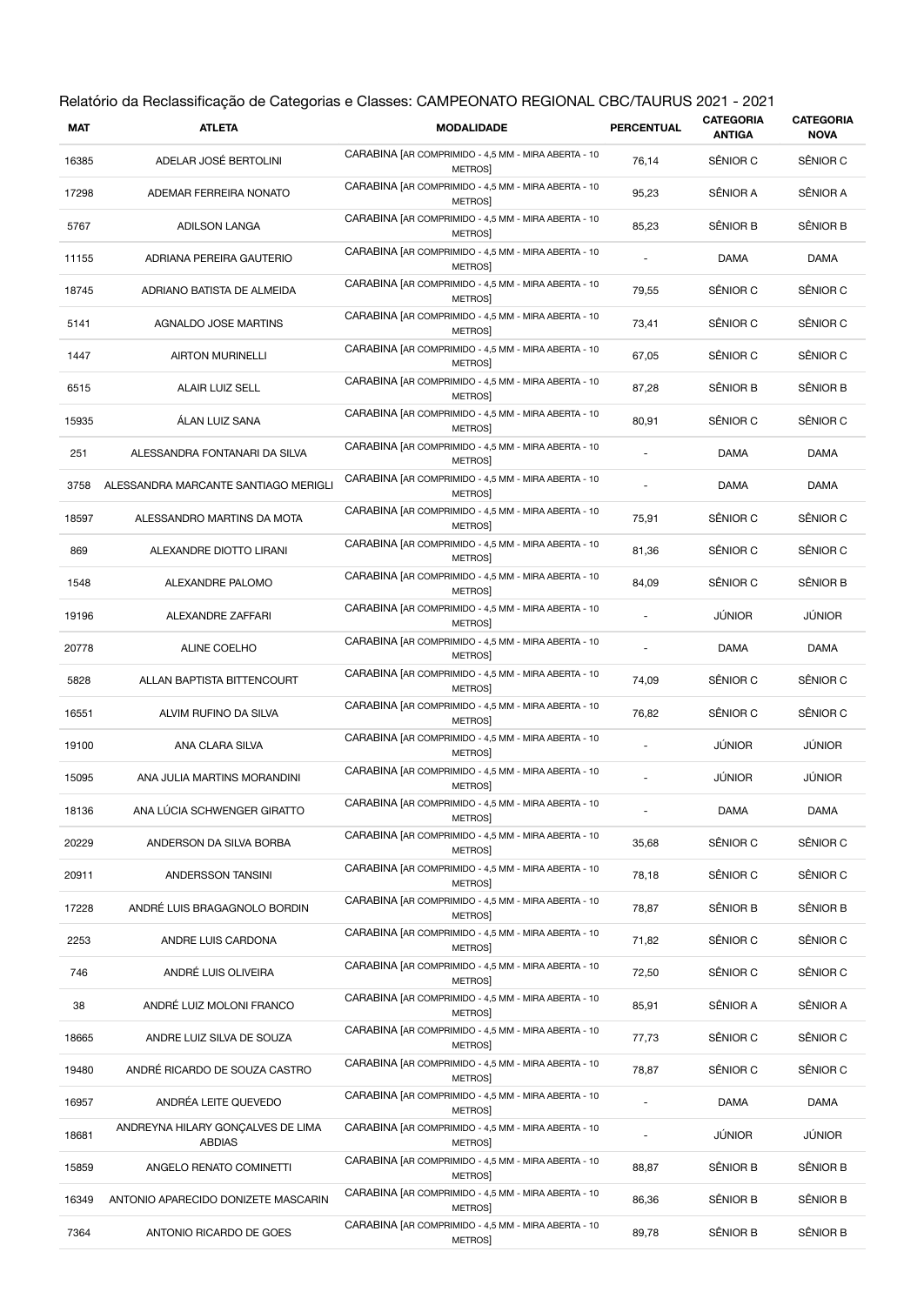| MAT   | <b>ATLETA</b>                             | <b>MODALIDADE</b>                                                    | PERCENTUAL               | CATEGORIA<br><b>ANTIGA</b> | CATEGORIA<br><b>NOVA</b> |
|-------|-------------------------------------------|----------------------------------------------------------------------|--------------------------|----------------------------|--------------------------|
| 19222 | ARI APARECIDO GOMES NETO                  | CARABINA [AR COMPRIMIDO - 4,5 MM - MIRA ABERTA - 10<br>METROS        |                          | <b>JÚNIOR</b>              | JÚNIOR                   |
| 19096 | ARTHUR PEROZIN                            | CARABINA [AR COMPRIMIDO - 4,5 MM - MIRA ABERTA - 10<br>METROS        |                          | JÚNIOR                     | JÚNIOR                   |
| 18480 | AYRTON FRANCO GONCALVES                   | CARABINA [AR COMPRIMIDO - 4,5 MM - MIRA ABERTA - 10<br>METROS        | 74,09                    | SÊNIOR C                   | SÊNIOR C                 |
| 176   | BENEDITO ALESSANDRO BETINI                | CARABINA [AR COMPRIMIDO - 4,5 MM - MIRA ABERTA - 10<br>METROS        | 89,77                    | SÊNIOR A                   | SÊNIOR A                 |
| 6798  | BERNARDO FRANCO PICCOLOTTO                | CARABINA [AR COMPRIMIDO - 4,5 MM - MIRA ABERTA - 10<br><b>METROS</b> |                          | JÚNIOR                     | <b>JÚNIOR</b>            |
| 19673 | <b>BRANDINA MAFRA MERTENS</b>             | CARABINA [AR COMPRIMIDO - 4,5 MM - MIRA ABERTA - 10<br><b>METROS</b> |                          | <b>DAMA</b>                | DAMA                     |
| 19507 | <b>BRUNO DIAS GERALDO</b>                 | CARABINA [AR COMPRIMIDO - 4,5 MM - MIRA ABERTA - 10<br>METROS        | 86,82                    | SÊNIOR C                   | SÊNIOR B                 |
| 17602 | CAIO EL HADI CAMPOS                       | CARABINA [AR COMPRIMIDO - 4,5 MM - MIRA ABERTA - 10<br><b>METROS</b> | $\sim$                   | <b>JÚNIOR</b>              | JÚNIOR                   |
| 18168 | CAIO LOMBELLO VENDRAMINI BARBIERI         | CARABINA [AR COMPRIMIDO - 4,5 MM - MIRA ABERTA - 10<br><b>METROS</b> | 50,23                    | SÊNIOR C                   | SÊNIOR C                 |
| 20254 | CARLA BEATRIZ GONÇALVES                   | CARABINA [AR COMPRIMIDO - 4,5 MM - MIRA ABERTA - 10<br><b>METROS</b> |                          | DAMA                       | DAMA                     |
| 6776  | CARLOS ALBERTO APARECIDO COSTA            | CARABINA [AR COMPRIMIDO - 4,5 MM - MIRA ABERTA - 10<br><b>METROS</b> | 65,23                    | SÊNIOR C                   | SÊNIOR C                 |
| 19259 | CARLOS AUGUSTO DE OLIVEIRA                | CARABINA [AR COMPRIMIDO - 4,5 MM - MIRA ABERTA - 10<br><b>METROS</b> | $\overline{\phantom{a}}$ | JÚNIOR                     | JÚNIOR                   |
| 3559  | CARLOS AUGUSTO DE OLIVEIRA                | CARABINA [AR COMPRIMIDO - 4,5 MM - MIRA ABERTA - 10<br>METROS        | 66,82                    | SÊNIOR C                   | SÊNIOR C                 |
| 10032 | CARLOS AUGUSTO ZANARDO                    | CARABINA [AR COMPRIMIDO - 4,5 MM - MIRA ABERTA - 10<br>METROS        | 81,37                    | SÊNIOR C                   | SÊNIOR C                 |
| 18484 | CARLOS CÉSAR ALEXANDRE                    | CARABINA [AR COMPRIMIDO - 4,5 MM - MIRA ABERTA - 10<br>METROS        | 75,00                    | SÊNIOR C                   | SÊNIOR C                 |
| 11015 | CARLOS EDUARDO CARILLI                    | CARABINA [AR COMPRIMIDO - 4,5 MM - MIRA ABERTA - 10<br>METROS]       | 78,18                    | SÊNIOR C                   | SÊNIOR C                 |
| 18471 | CARLOS EDUARDO DE OLIVEIRA                | CARABINA [AR COMPRIMIDO - 4,5 MM - MIRA ABERTA - 10<br>METROS        | 81,82                    | SÊNIOR C                   | SÊNIOR C                 |
| 20140 | CARLOS EDUARDO LEAL DOS SANTOS            | CARABINA [AR COMPRIMIDO - 4,5 MM - MIRA ABERTA - 10<br>METROS        | 83,87                    | SÊNIOR B                   | SÊNIOR B                 |
| 18282 | <b>CARLOS RODRIGUES FERREIRA</b>          | CARABINA [AR COMPRIMIDO - 4,5 MM - MIRA ABERTA - 10<br>METROS        | 86,82                    | SÊNIOR C                   | SÊNIOR B                 |
| 18627 | CAROLINE LINS DA SILVA SALGADO            | CARABINA [AR COMPRIMIDO - 4,5 MM - MIRA ABERTA - 10<br>METROS]       | ÷                        | DAMA                       | DAMA                     |
| 16463 | CHARLES CHRISTIAN COSTA DE<br>ALBUQUERQUE | CARABINA [AR COMPRIMIDO - 4,5 MM - MIRA ABERTA - 10<br><b>METROS</b> | 72,73                    | SÊNIOR C                   | SÊNIOR C                 |
| 18682 | CÍCERO ANDRÉ SANTOS DE SANTANA            | CARABINA [AR COMPRIMIDO - 4,5 MM - MIRA ABERTA - 10<br><b>METROS</b> | 69,32                    | SÊNIOR C                   | SÊNIOR C                 |
| 19126 | CINTIA CARDOSO NUERNBERG BORGES           | CARABINA [AR COMPRIMIDO - 4,5 MM - MIRA ABERTA - 10<br>METROS        | ä,                       | <b>DAMA</b>                | DAMA                     |
| 6725  | <b>CLARA BREDA ESTEVES</b>                | CARABINA [AR COMPRIMIDO - 4,5 MM - MIRA ABERTA - 10<br>METROS        |                          | JÚNIOR                     | JÚNIOR                   |
| 20740 | CLAUDIO LUZ ALMEIDA                       | CARABINA [AR COMPRIMIDO - 4,5 MM - MIRA ABERTA - 10<br>METROS        | 54,55                    | SÊNIOR C                   | SÊNIOR C                 |
| 9944  | CLEIMAR ANTONIO PIUCO                     | CARABINA [AR COMPRIMIDO - 4,5 MM - MIRA ABERTA - 10<br><b>METROS</b> | 81,82                    | SÊNIOR B                   | SÊNIOR B                 |
| 19852 | CLEITON DEAMORAN JARDIM VIEIRA            | CARABINA [AR COMPRIMIDO - 4,5 MM - MIRA ABERTA - 10<br><b>METROS</b> | 86,59                    | SÊNIOR B                   | SÊNIOR B                 |
| 18595 | <b>CLEMIR MOLON</b>                       | CARABINA [AR COMPRIMIDO - 4,5 MM - MIRA ABERTA - 10<br>METROS        | 83,18                    | SÊNIOR B                   | SÊNIOR B                 |
| 19304 | COSMO RODRIGUES DE SOUSA                  | CARABINA [AR COMPRIMIDO - 4,5 MM - MIRA ABERTA - 10<br>METROS        | 86,36                    | SÊNIOR B                   | SÊNIOR B                 |
| 17730 | DANIEL FERREIRA VETERE                    | CARABINA [AR COMPRIMIDO - 4,5 MM - MIRA ABERTA - 10<br><b>METROS</b> | 80,00                    | SÊNIOR C                   | SÊNIOR C                 |
| 1217  | DANIEL PANDOLFI CRISTOVÃO                 | CARABINA [AR COMPRIMIDO - 4,5 MM - MIRA ABERTA - 10<br>METROS        | 86,14                    | SÊNIOR C                   | SÊNIOR B                 |
| 8917  | DANIEL PAULINO                            | CARABINA [AR COMPRIMIDO - 4,5 MM - MIRA ABERTA - 10<br>METROS]       | 84,77                    | SÊNIOR C                   | SÊNIOR B                 |
| 18619 | DANILO BELISSIMO LOPES                    | CARABINA [AR COMPRIMIDO - 4,5 MM - MIRA ABERTA - 10<br>METROS        | 77,96                    | SÊNIOR C                   | SÊNIOR C                 |
| 19281 | DAVI TURATO DOMINGOS                      | CARABINA [AR COMPRIMIDO - 4,5 MM - MIRA ABERTA - 10<br>METROS        | $\overline{\phantom{a}}$ | JÚNIOR                     | JÚNIOR                   |
| 18684 | DAVID MORAES                              | CARABINA [AR COMPRIMIDO - 4,5 MM - MIRA ABERTA - 10<br>METROS        | 45,23                    | SÊNIOR C                   | SÊNIOR C                 |
| 5278  | DILERMANDO CHAVES DEL GUERRA              | CARABINA [AR COMPRIMIDO - 4,5 MM - MIRA ABERTA - 10<br>METROS]       | 82,50                    | SÊNIOR C                   | SÊNIOR B                 |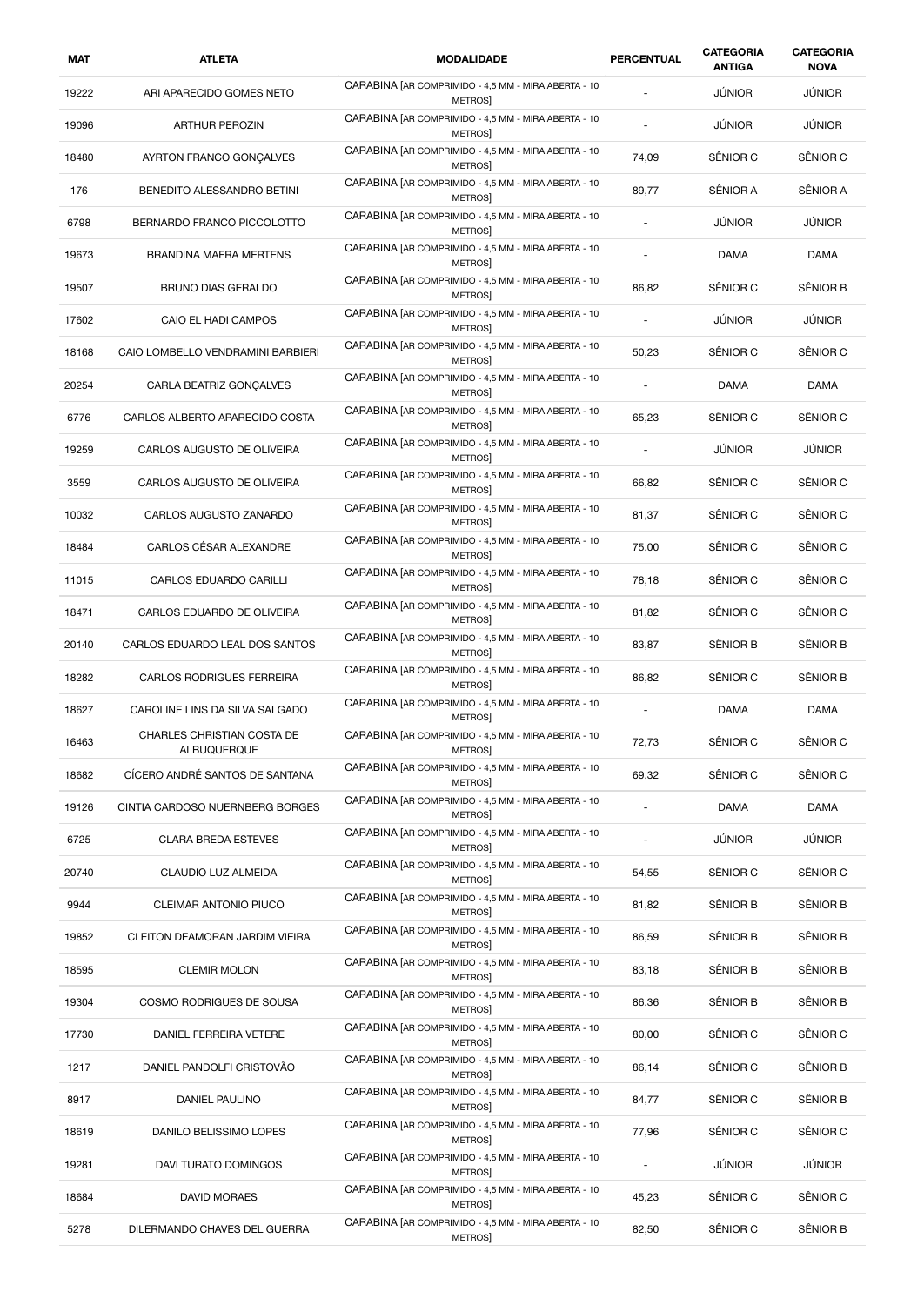| MAT   | <b>ATLETA</b>                   | <b>MODALIDADE</b>                                                     | <b>PERCENTUAL</b>        | <b>CATEGORIA</b><br><b>ANTIGA</b> | <b>CATEGORIA</b><br><b>NOVA</b> |
|-------|---------------------------------|-----------------------------------------------------------------------|--------------------------|-----------------------------------|---------------------------------|
| 2322  | DIOGO GUSTAVO TINO              | CARABINA [AR COMPRIMIDO - 4,5 MM - MIRA ABERTA - 10<br><b>METROS</b>  | 86,82                    | SÊNIOR B                          | SÊNIOR B                        |
| 19307 | DIVA LUISE DE OLIVEIRA SANTOS   | CARABINA [AR COMPRIMIDO - 4,5 MM - MIRA ABERTA - 10<br>METROS         |                          | JÚNIOR                            | JÚNIOR                          |
| 7589  | DOUGLAS HENRIQUE PULTZ          | CARABINA [AR COMPRIMIDO - 4,5 MM - MIRA ABERTA - 10<br>METROS         | 62,73                    | SÊNIOR C                          | SÊNIOR C                        |
| 19388 | DOUGLAS RODRIGUES ANGELO        | CARABINA [AR COMPRIMIDO - 4,5 MM - MIRA ABERTA - 10<br>METROS         | 78,18                    | SÊNIOR C                          | SÊNIOR C                        |
| 20915 | EDGARD TEIXEIRA ROCHA NETO      | CARABINA [AR COMPRIMIDO - 4,5 MM - MIRA ABERTA - 10<br><b>METROSI</b> | 74,09                    | SÊNIOR C                          | SÊNIOR C                        |
| 19688 | EDGARD VITAL ARAÚJO DE LIMA     | CARABINA [AR COMPRIMIDO - 4,5 MM - MIRA ABERTA - 10<br>METROS         | 71,36                    | SÊNIOR C                          | SÊNIOR C                        |
| 16301 | EDIO CANDIDO CORAL JUNIOR       | CARABINA [AR COMPRIMIDO - 4,5 MM - MIRA ABERTA - 10<br>METROS         | 58,64                    | SÊNIOR C                          | SÊNIOR C                        |
| 18605 | EDIVAN DOS SANTOS               | CARABINA [AR COMPRIMIDO - 4,5 MM - MIRA ABERTA - 10<br>METROS         | 72,50                    | SÊNIOR C                          | SÊNIOR C                        |
| 11865 | EDSON AROLDO ALENDE RODRIGUES   | CARABINA [AR COMPRIMIDO - 4,5 MM - MIRA ABERTA - 10<br><b>METROSI</b> | 47,73                    | SÊNIOR C                          | SÊNIOR C                        |
| 16381 | <b>EDSON FIRMINIO GOMES</b>     | CARABINA [AR COMPRIMIDO - 4,5 MM - MIRA ABERTA - 10<br>METROS         | 80,46                    | SÊNIOR C                          | SÊNIOR C                        |
| 20495 | <b>EDSON MACHADO</b>            | CARABINA [AR COMPRIMIDO - 4,5 MM - MIRA ABERTA - 10<br>METROS         | 64,55                    | SÊNIOR C                          | SÊNIOR C                        |
| 18106 | EDUARDO RAMOS ANGELO            | CARABINA [AR COMPRIMIDO - 4,5 MM - MIRA ABERTA - 10<br>METROS         |                          | <b>JÚNIOR</b>                     | JÚNIOR                          |
| 19637 | EDUARDO VISENTAINER CUSTÓDIO    | CARABINA [AR COMPRIMIDO - 4,5 MM - MIRA ABERTA - 10<br>METROS         | 47,73                    | SÊNIOR C                          | SÊNIOR C                        |
| 18464 | <b>EMERSON LIZABELLO</b>        | CARABINA [AR COMPRIMIDO - 4,5 MM - MIRA ABERTA - 10<br>METROS         | 82,05                    | SÊNIOR C                          | SÊNIOR C                        |
| 20162 | <b>ENZO MISSIATO MILANEZ</b>    | CARABINA [AR COMPRIMIDO - 4,5 MM - MIRA ABERTA - 10<br>METROS         |                          | <b>JÚNIOR</b>                     | <b>JÚNIOR</b>                   |
| 18519 | ERICK LEONARDO DE SOUZA RIBEIRO | CARABINA [AR COMPRIMIDO - 4,5 MM - MIRA ABERTA - 10<br><b>METROS</b>  | 32,73                    | SÊNIOR C                          | SÊNIOR C                        |
| 7715  | EUSIMIO LUIZ DA SILVA           | CARABINA [AR COMPRIMIDO - 4,5 MM - MIRA ABERTA - 10<br>METROS         | 72,96                    | SÊNIOR C                          | SÊNIOR C                        |
| 18947 | EVALDO FIGUEIREDO LUCENA        | CARABINA [AR COMPRIMIDO - 4,5 MM - MIRA ABERTA - 10<br>METROS         | 94,10                    | SÊNIOR A                          | SÊNIOR A                        |
| 19513 | EVILASIO DA SILVA SOARES JUNIOR | CARABINA [AR COMPRIMIDO - 4,5 MM - MIRA ABERTA - 10<br>METROS         | 85,91                    | SÊNIOR B                          | SÊNIOR B                        |
| 16641 | FABIANA MASTEGHIN DE BRITTO     | CARABINA [AR COMPRIMIDO - 4,5 MM - MIRA ABERTA - 10<br><b>METROS</b>  |                          | DAMA                              | DAMA                            |
| 18181 | FABIO JARDIN FRANZE MANTOVANI   | CARABINA [AR COMPRIMIDO - 4,5 MM - MIRA ABERTA - 10<br>METROS         | 66,82                    | SÊNIOR C                          | SÊNIOR C                        |
| 5690  | <b>FAUSTO HENRIQUE RIBEIRO</b>  | CARABINA [AR COMPRIMIDO - 4,5 MM - MIRA ABERTA - 10<br><b>METROS</b>  | 50,23                    | SÊNIOR C                          | SÊNIOR C                        |
| 19417 | FELIPE KIYOSHI KITAGAVA         | CARABINA [AR COMPRIMIDO - 4,5 MM - MIRA ABERTA - 10<br><b>METROS</b>  | 83,64                    | SÊNIOR C                          | SÊNIOR B                        |
| 18648 | FELIPE LEITE DE CARLOS OLIVEIRA | CARABINA [AR COMPRIMIDO - 4,5 MM - MIRA ABERTA - 10<br><b>METROS</b>  | $\overline{\phantom{a}}$ | JÚNIOR                            | JÚNIOR                          |
| 19842 | FELIPE ROSSKAMP DE SOUZA        | CARABINA [AR COMPRIMIDO - 4,5 MM - MIRA ABERTA - 10<br><b>METROS</b>  | 80,91                    | SÊNIOR C                          | SÊNIOR C                        |
| 16673 | FERNANDA DA SILVA DE OLIVEIRA   | CARABINA [AR COMPRIMIDO - 4,5 MM - MIRA ABERTA - 10<br><b>METROS</b>  | ٠                        | JÚNIOR                            | <b>JÚNIOR</b>                   |
| 6587  | <b>FERNANDO BOLSAN</b>          | CARABINA [AR COMPRIMIDO - 4,5 MM - MIRA ABERTA - 10<br>METROS         | 60,00                    | SÊNIOR C                          | SÊNIOR C                        |
| 19993 | FERNANDO CESAR LEMOS MORAIS     | CARABINA [AR COMPRIMIDO - 4,5 MM - MIRA ABERTA - 10<br>METROS]        | 71,14                    | SÊNIOR C                          | SÊNIOR C                        |
| 3757  | FERNANDO FERRARI MERIGLI        | CARABINA [AR COMPRIMIDO - 4,5 MM - MIRA ABERTA - 10<br>METROS         | 71,82                    | SÊNIOR C                          | SÊNIOR C                        |
| 9567  | FERNANDO GAZOLI ZORZETE         | CARABINA [AR COMPRIMIDO - 4,5 MM - MIRA ABERTA - 10<br>METROS         | 81,82                    | SÊNIOR C                          | SÊNIOR C                        |
| 4175  | FERNANDO GOMES                  | CARABINA [AR COMPRIMIDO - 4,5 MM - MIRA ABERTA - 10<br>METROS         | 80,46                    | SÊNIOR C                          | SÊNIOR C                        |
| 7286  | FERNANDO MODOLO ROMERO          | CARABINA [AR COMPRIMIDO - 4,5 MM - MIRA ABERTA - 10<br>METROS         | 83,64                    | SÊNIOR C                          | SÊNIOR B                        |
| 19373 | <b>FLAVIO BARBI</b>             | CARABINA [AR COMPRIMIDO - 4,5 MM - MIRA ABERTA - 10<br>METROS         | 81,14                    | SÊNIOR C                          | SÊNIOR C                        |
| 9369  | <b>FLAVIO FASSINA</b>           | CARABINA [AR COMPRIMIDO - 4,5 MM - MIRA ABERTA - 10<br>METROS         | 82,28                    | SÊNIOR C                          | SÊNIOR B                        |
| 10331 | FLÁVIO PEREIRA MAZON            | CARABINA [AR COMPRIMIDO - 4,5 MM - MIRA ABERTA - 10<br>METROS         | 93,64                    | SÊNIOR A                          | SÊNIOR A                        |
| 16965 | FLAVIO VIDAL FERNANDES          | CARABINA [AR COMPRIMIDO - 4,5 MM - MIRA ABERTA - 10<br>METROS]        | 90,68                    | SÊNIOR B                          | SÊNIOR B                        |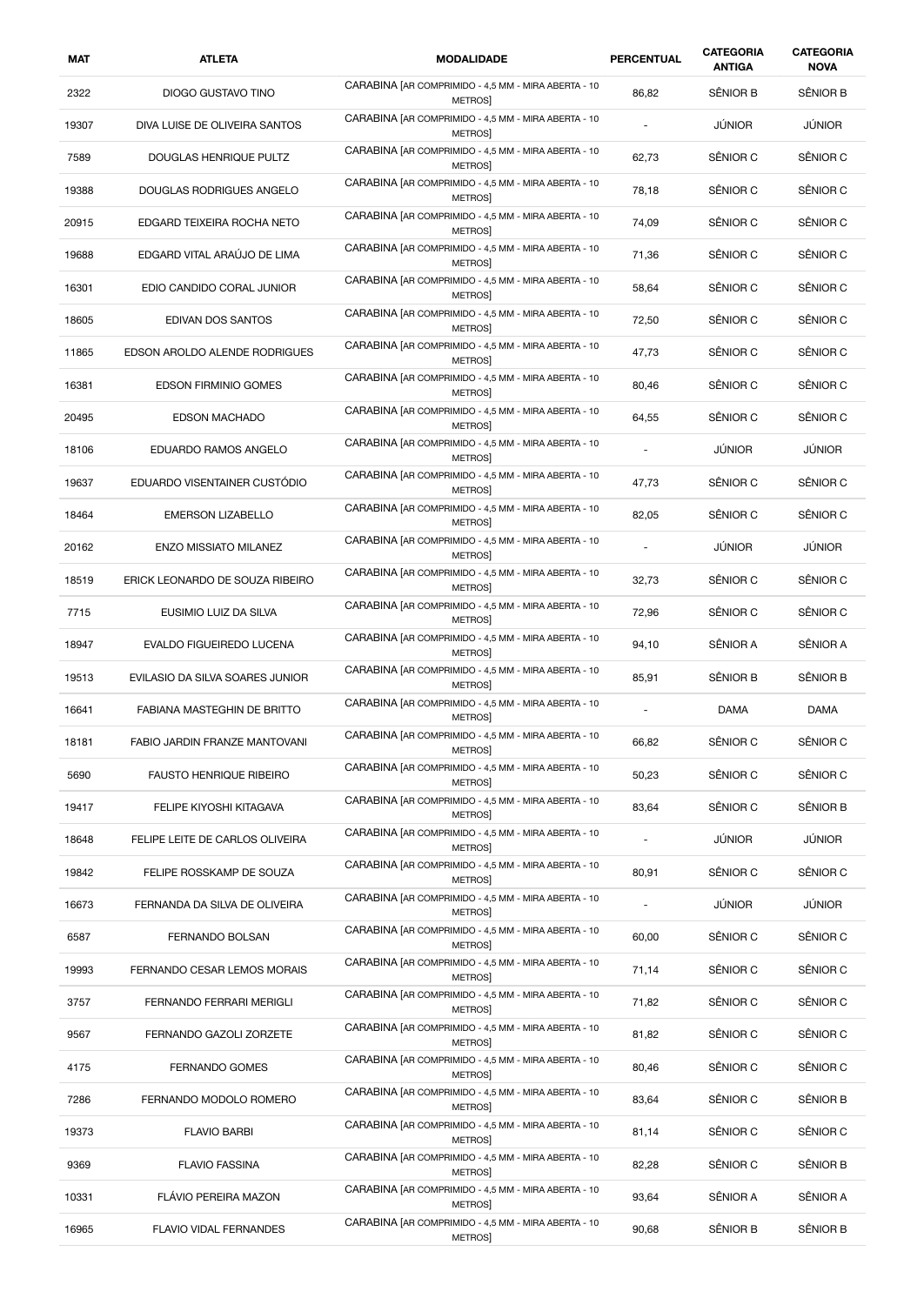| MAT   | <b>ATLETA</b>                                         | <b>MODALIDADE</b>                                                    | PERCENTUAL               | <b>CATEGORIA</b><br><b>ANTIGA</b> | <b>CATEGORIA</b><br><b>NOVA</b> |
|-------|-------------------------------------------------------|----------------------------------------------------------------------|--------------------------|-----------------------------------|---------------------------------|
| 12943 | FRANCISCO DE OLIVEIRA FILHO                           | CARABINA [AR COMPRIMIDO - 4,5 MM - MIRA ABERTA - 10<br><b>METROS</b> | 73,41                    | SÊNIOR C                          | SÊNIOR C                        |
| 737   | <b>FRANCISCO RUBENS VOLTANI</b>                       | CARABINA [AR COMPRIMIDO - 4,5 MM - MIRA ABERTA - 10<br>METROS        | 81,59                    | SÊNIOR C                          | SÊNIOR C                        |
| 18721 | FRANK JOSE ALMEIDA DOS SANTOS                         | CARABINA [AR COMPRIMIDO - 4,5 MM - MIRA ABERTA - 10<br>METROS        | 71,36                    | SÊNIOR C                          | SÊNIOR C                        |
| 18646 | GABRIEL DE MODENA HERCULIAN                           | CARABINA [AR COMPRIMIDO - 4,5 MM - MIRA ABERTA - 10<br>METROS        | ÷.                       | <b>JÚNIOR</b>                     | <b>JÚNIOR</b>                   |
| 1315  | <b>GABRIEL EDUARDO BETINI</b>                         | CARABINA [AR COMPRIMIDO - 4,5 MM - MIRA ABERTA - 10<br>METROS        | $\overline{\phantom{a}}$ | JÚNIOR                            | <b>JÚNIOR</b>                   |
| 19565 | <b>GABRIEL HENRIQUE PILGER</b>                        | CARABINA [AR COMPRIMIDO - 4,5 MM - MIRA ABERTA - 10<br>METROS        | 65,00                    | SÊNIOR C                          | SÊNIOR C                        |
| 20581 | GABRIEL PHILIPE FERREIRA DA ROCHA                     | CARABINA [AR COMPRIMIDO - 4,5 MM - MIRA ABERTA - 10<br>METROS        | 72,73                    | SÊNIOR C                          | SÊNIOR C                        |
| 20251 | GIOVANNI FUSCALDO LIRANI                              | CARABINA [AR COMPRIMIDO - 4,5 MM - MIRA ABERTA - 10<br><b>METROS</b> |                          | <b>JÚNIOR</b>                     | JÚNIOR                          |
| 15723 | GIULIANO GONZALEZ MAIA                                | CARABINA [AR COMPRIMIDO - 4,5 MM - MIRA ABERTA - 10<br><b>METROS</b> | 79,32                    | SÊNIOR C                          | SÊNIOR C                        |
| 10626 | GUENTER WACHTER ZUGE                                  | CARABINA [AR COMPRIMIDO - 4,5 MM - MIRA ABERTA - 10<br><b>METROS</b> | 82,05                    | SÊNIOR C                          | SÊNIOR C                        |
| 8316  | GUILHERME DE ÁVILA SILVA                              | CARABINA [AR COMPRIMIDO - 4,5 MM - MIRA ABERTA - 10<br><b>METROS</b> | 84,55                    | SÊNIOR C                          | SÊNIOR B                        |
| 20166 | <b>GUILHERME GALLO</b>                                | CARABINA [AR COMPRIMIDO - 4,5 MM - MIRA ABERTA - 10<br><b>METROS</b> | ÷                        | <b>JÚNIOR</b>                     | JÚNIOR                          |
| 20211 | <b>GUILHERME RIBEIRO SUNDEFELD</b>                    | CARABINA [AR COMPRIMIDO - 4,5 MM - MIRA ABERTA - 10<br><b>METROS</b> |                          | JÚNIOR                            | <b>JÚNIOR</b>                   |
| 19324 | GUILHERME SETE DA SILVA FREITAS                       | CARABINA [AR COMPRIMIDO - 4,5 MM - MIRA ABERTA - 10<br>METROS        |                          | JÚNIOR                            | JÚNIOR                          |
| 8863  | GUSTAVO AUGUSTO DE ÁVILA SILVA                        | CARABINA [AR COMPRIMIDO - 4,5 MM - MIRA ABERTA - 10<br><b>METROS</b> | 84,55                    | SÊNIOR C                          | SÊNIOR B                        |
| 9267  | <b>GUSTAVO HENRIQUE POLZIN</b>                        | CARABINA [AR COMPRIMIDO - 4,5 MM - MIRA ABERTA - 10<br><b>METROS</b> | 90,45                    | SÊNIOR B                          | SÊNIOR B                        |
| 384   | GUSTAVO ROKURO AOKI YOSHIOKA                          | CARABINA [AR COMPRIMIDO - 4,5 MM - MIRA ABERTA - 10<br>METROS        | 80,68                    | SÊNIOR B                          | SÊNIOR B                        |
| 5997  | HALLYSON CHRYSTIANO PASCHOALINO DE<br><b>OLIVEIRA</b> | CARABINA [AR COMPRIMIDO - 4,5 MM - MIRA ABERTA - 10<br>METROS        | 73,86                    | SÊNIOR C                          | SÊNIOR C                        |
| 18744 | <b>HELIO FERREIRA DOS REIS</b>                        | CARABINA [AR COMPRIMIDO - 4,5 MM - MIRA ABERTA - 10<br><b>METROS</b> | 85,00                    | SÊNIOR B                          | SÊNIOR B                        |
| 18652 | HENRIQUE LEITE DE CARLOS OLIVEIRA                     | CARABINA [AR COMPRIMIDO - 4,5 MM - MIRA ABERTA - 10<br><b>METROS</b> | ä,                       | <b>JÚNIOR</b>                     | JÚNIOR                          |
| 20255 | HENRIQUE PATREZI CAMOSSA                              | CARABINA [AR COMPRIMIDO - 4,5 MM - MIRA ABERTA - 10<br>METROS        | 60,00                    | SÊNIOR C                          | SÊNIOR C                        |
| 3924  | HUGO LEONARDO VIANA                                   | CARABINA [AR COMPRIMIDO - 4,5 MM - MIRA ABERTA - 10<br>METROS]       | 81,82                    | SÊNIOR C                          | SÊNIOR C                        |
| 20838 | <b>ISABELI GREGORIO SIA</b>                           | CARABINA [AR COMPRIMIDO - 4,5 MM - MIRA ABERTA - 10<br>METROS]       | $\sim$                   | JÚNIOR                            | JÚNIOR                          |
| 19610 | <b>IZAQUIEL LONGO</b>                                 | CARABINA [AR COMPRIMIDO - 4,5 MM - MIRA ABERTA - 10<br>METROS        | 68,64                    | SÊNIOR C                          | SÊNIOR C                        |
| 6884  | JACKSON ALEXANDRE MARIA TORRES                        | CARABINA [AR COMPRIMIDO - 4,5 MM - MIRA ABERTA - 10<br><b>METROS</b> | 86,36                    | SÊNIOR B                          | SÊNIOR B                        |
| 18876 | JADER ADAIR DA SILVEIRA FERREIRA                      | CARABINA [AR COMPRIMIDO - 4,5 MM - MIRA ABERTA - 10<br><b>METROS</b> | 72,27                    | SÊNIOR C                          | SÊNIOR C                        |
| 10729 | JAIME PEDRO JUNG                                      | CARABINA [AR COMPRIMIDO - 4,5 MM - MIRA ABERTA - 10<br>METROS        | 75,68                    | SÊNIOR C                          | SÊNIOR C                        |
| 19347 | <b>JAISON SANTOS TEIXEIRA</b>                         | CARABINA [AR COMPRIMIDO - 4,5 MM - MIRA ABERTA - 10<br>METROS        | 77,05                    | SÊNIOR C                          | SÊNIOR C                        |
| 18521 | JANAH IGNACIO BOAVENTURA                              | CARABINA [AR COMPRIMIDO - 4,5 MM - MIRA ABERTA - 10<br>METROS        |                          | <b>JÚNIOR</b>                     | JÚNIOR                          |
| 20103 | JAQUELINE DA SILVA                                    | CARABINA [AR COMPRIMIDO - 4,5 MM - MIRA ABERTA - 10<br>METROS        |                          | <b>DAMA</b>                       | DAMA                            |
| 15220 | JARBAS PIRES CERQUEIRA SANTOS                         | CARABINA [AR COMPRIMIDO - 4,5 MM - MIRA ABERTA - 10<br>METROS]       | 85,46                    | SÊNIOR C                          | SÊNIOR B                        |
| 990   | JEFERSON ALVES DOS SANTOS                             | CARABINA [AR COMPRIMIDO - 4,5 MM - MIRA ABERTA - 10<br>METROS        | 84,55                    | SÊNIOR B                          | SÊNIOR B                        |
| 15848 | JERRI ADRIANI ROSA                                    | CARABINA [AR COMPRIMIDO - 4,5 MM - MIRA ABERTA - 10<br><b>METROS</b> | 87,73                    | SÊNIOR B                          | SÊNIOR B                        |
| 19380 | JÉSSICA ALESSANDRA CONSTANTINO                        | CARABINA [AR COMPRIMIDO - 4,5 MM - MIRA ABERTA - 10<br>METROS]       | ÷,                       | DAMA                              | DAMA                            |
| 524   | JOÃO ARRAIS SERODIO NETO                              | CARABINA [AR COMPRIMIDO - 4,5 MM - MIRA ABERTA - 10<br>METROS        | 83,19                    | SÊNIOR C                          | SÊNIOR B                        |
| 20205 | JOÃO CARLOS DE OLIVEIRA PEREIRA                       | CARABINA [AR COMPRIMIDO - 4,5 MM - MIRA ABERTA - 10<br><b>METROS</b> | 70,68                    | SÊNIOR C                          | SÊNIOR C                        |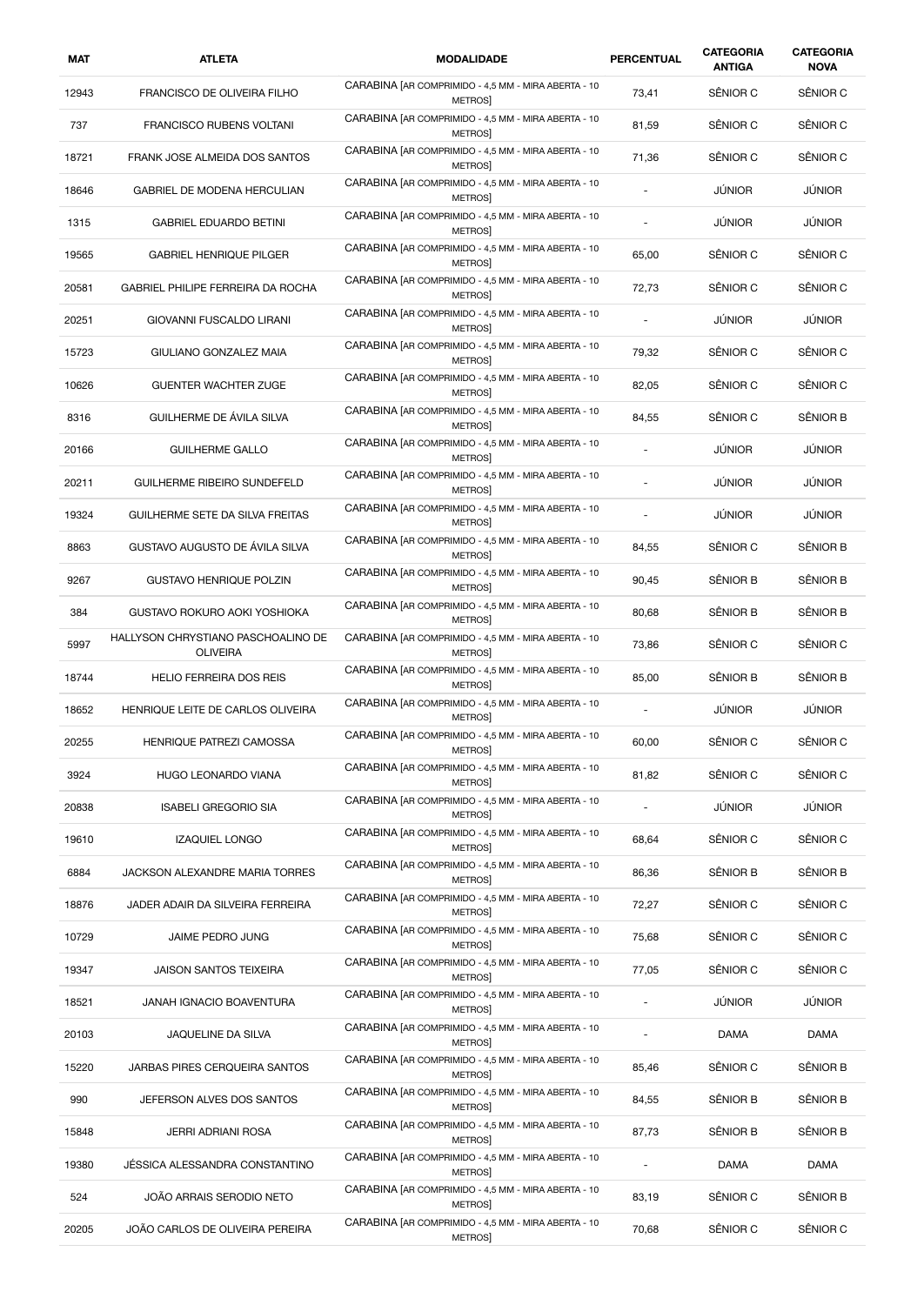| MAT   | <b>ATLETA</b>                                  | <b>MODALIDADE</b>                                                    | PERCENTUAL     | CATEGORIA<br><b>ANTIGA</b> | <b>CATEGORIA</b><br><b>NOVA</b> |
|-------|------------------------------------------------|----------------------------------------------------------------------|----------------|----------------------------|---------------------------------|
| 17488 | JOAO EDUARDO SANDRINI                          | CARABINA [AR COMPRIMIDO - 4,5 MM - MIRA ABERTA - 10<br><b>METROS</b> |                | JÚNIOR                     | <b>JÚNIOR</b>                   |
| 18969 | JOÃO FIGUEIREDO FERREIRA MACEDO                | CARABINA [AR COMPRIMIDO - 4,5 MM - MIRA ABERTA - 10<br>METROS        |                | JÚNIOR                     | <b>JÚNIOR</b>                   |
| 20123 | JOÃO FRANCISCO RODRIGUES DE ANDRADE            | CARABINA [AR COMPRIMIDO - 4,5 MM - MIRA ABERTA - 10<br><b>METROS</b> |                | <b>JÚNIOR</b>              | JÚNIOR                          |
| 19261 | JOÃO PEDRO RINALDO                             | CARABINA [AR COMPRIMIDO - 4,5 MM - MIRA ABERTA - 10<br><b>METROS</b> |                | <b>JÚNIOR</b>              | JÚNIOR                          |
| 20821 | <b>JOÃO VICTOR FELTRAN</b>                     | CARABINA [AR COMPRIMIDO - 4,5 MM - MIRA ABERTA - 10<br><b>METROS</b> |                | <b>JÚNIOR</b>              | <b>JÚNIOR</b>                   |
| 10955 | JOAO VITOR KLANN                               | CARABINA [AR COMPRIMIDO - 4,5 MM - MIRA ABERTA - 10<br>METROS        | ÷,             | <b>JÚNIOR</b>              | <b>JÚNIOR</b>                   |
| 20790 | JORGE FERNANDO BACCELLI                        | CARABINA [AR COMPRIMIDO - 4,5 MM - MIRA ABERTA - 10<br>METROS        | 60,91          | SÊNIOR C                   | SÊNIOR C                        |
| 19218 | JORGE HENRIQUE DE VASCONCELOS<br><b>SANTOS</b> | CARABINA [AR COMPRIMIDO - 4,5 MM - MIRA ABERTA - 10<br>METROS        | 82,27          | SÊNIOR B                   | SÊNIOR B                        |
| 5628  | <b>JOSE BALESTRA</b>                           | CARABINA [AR COMPRIMIDO - 4,5 MM - MIRA ABERTA - 10<br><b>METROS</b> | 83,41          | SÊNIOR C                   | SÊNIOR B                        |
| 4155  | JOSE CARLOS RECIO                              | CARABINA [AR COMPRIMIDO - 4,5 MM - MIRA ABERTA - 10<br>METROS        | 65,46          | SÊNIOR C                   | SÊNIOR C                        |
| 19940 | JOSE LUIS GUIMARÃES BRAGA                      | CARABINA [AR COMPRIMIDO - 4,5 MM - MIRA ABERTA - 10<br><b>METROS</b> | 77,05          | SÊNIOR C                   | SÊNIOR C                        |
| 10047 | <b>JOSÉ VITOR CAPORALI</b>                     | CARABINA [AR COMPRIMIDO - 4,5 MM - MIRA ABERTA - 10<br>METROS        | 75,69          | SÊNIOR C                   | SÊNIOR C                        |
| 1139  | JOSELI APARECIDA DE SOUZA CARLOS               | CARABINA [AR COMPRIMIDO - 4,5 MM - MIRA ABERTA - 10<br>METROS        | $\overline{a}$ | <b>DAMA</b>                | DAMA                            |
| 2777  | JOVANA CARINA ELIAS FRANCO                     | CARABINA [AR COMPRIMIDO - 4,5 MM - MIRA ABERTA - 10<br>METROS        |                | <b>DAMA</b>                | <b>DAMA</b>                     |
| 17632 | <b>JUAREZ GARCIA</b>                           | CARABINA [AR COMPRIMIDO - 4,5 MM - MIRA ABERTA - 10<br>METROS        | 34,09          | SÊNIOR C                   | SÊNIOR C                        |
| 4775  | KLEBER ANDRÉ VOLLET                            | CARABINA [AR COMPRIMIDO - 4,5 MM - MIRA ABERTA - 10<br>METROS        | 81,37          | SÊNIOR C                   | SÊNIOR C                        |
| 7759  | KLEBER HENRIQUE DA SILVA                       | CARABINA [AR COMPRIMIDO - 4,5 MM - MIRA ABERTA - 10<br>METROS        | 82,05          | SÊNIOR C                   | SÊNIOR C                        |
| 17637 | LAONI RUDI DIEDRICH                            | CARABINA [AR COMPRIMIDO - 4,5 MM - MIRA ABERTA - 10<br>METROS        | 37,73          | SÊNIOR C                   | SÊNIOR C                        |
| 19260 | LARISSA PEDRON DE OLIVEIRA                     | CARABINA [AR COMPRIMIDO - 4,5 MM - MIRA ABERTA - 10<br>METROS        | ٠              | <b>DAMA</b>                | <b>DAMA</b>                     |
| 18977 | LAURICIO JOSÉ MACEDO                           | CARABINA [AR COMPRIMIDO - 4,5 MM - MIRA ABERTA - 10<br><b>METROS</b> | 47,96          | SÊNIOR C                   | SÊNIOR C                        |
| 16072 | LEANDRO FERREIRA DA SILVA                      | CARABINA [AR COMPRIMIDO - 4,5 MM - MIRA ABERTA - 10<br><b>METROS</b> | 75,45          | SÊNIOR C                   | SÊNIOR C                        |
| 19713 | <b>LEANDRO STUMPF</b>                          | CARABINA [AR COMPRIMIDO - 4,5 MM - MIRA ABERTA - 10<br><b>METROS</b> | 75,91          | SÊNIOR C                   | SÊNIOR C                        |
| 19499 | LEONARDO SOARES BAZAN MARIANO                  | CARABINA [AR COMPRIMIDO - 4,5 MM - MIRA ABERTA - 10<br>METROS        | 76,37          | SÊNIOR C                   | SÊNIOR C                        |
| 10730 | LÍVIA CAROLINA ROZIM                           | CARABINA [AR COMPRIMIDO - 4,5 MM - MIRA ABERTA - 10<br><b>METROS</b> |                | JÚNIOR                     | <b>JÚNIOR</b>                   |
| 16560 | LORENA PENHA VETERE                            | CARABINA [AR COMPRIMIDO - 4,5 MM - MIRA ABERTA - 10<br>METROS        |                | <b>JÚNIOR</b>              | JÚNIOR                          |
| 18968 | LORENZO FIGUEIREDO FERREIRA MACEDO             | CARABINA [AR COMPRIMIDO - 4,5 MM - MIRA ABERTA - 10<br><b>METROS</b> |                | <b>JÚNIOR</b>              | <b>JÚNIOR</b>                   |
| 6883  | LUANA BIAZOTTO DE OLIVEIRA                     | CARABINA [AR COMPRIMIDO - 4,5 MM - MIRA ABERTA - 10<br>METROS        |                | <b>JÚNIOR</b>              | <b>JÚNIOR</b>                   |
| 19621 | LUANA LAUXEN SEGHETTO                          | CARABINA [AR COMPRIMIDO - 4,5 MM - MIRA ABERTA - 10<br>METROS        |                | DAMA                       | DAMA                            |
| 20230 | LUCAS ALLLAN CAMPOS                            | CARABINA [AR COMPRIMIDO - 4,5 MM - MIRA ABERTA - 10<br>METROS        |                | JÚNIOR                     | JÚNIOR                          |
| 17229 | LUCAS ANDRÉ BRAGAGNOLO BORDIN                  | CARABINA [AR COMPRIMIDO - 4,5 MM - MIRA ABERTA - 10<br>METROS        |                | <b>JÚNIOR</b>              | <b>JÚNIOR</b>                   |
| 18305 | LUCAS COUTO FERNANDES                          | CARABINA [AR COMPRIMIDO - 4,5 MM - MIRA ABERTA - 10<br>METROS        | $\overline{a}$ | JÚNIOR                     | JÚNIOR                          |
| 18635 | LUCAS DUARTE CARNEIRO                          | CARABINA [AR COMPRIMIDO - 4,5 MM - MIRA ABERTA - 10<br>METROS        | 88,64          | SÊNIOR B                   | SÊNIOR B                        |
| 19391 | LUCAS ELILTON OLIVEIRA CEDRAZ                  | CARABINA [AR COMPRIMIDO - 4,5 MM - MIRA ABERTA - 10<br>METROS        | 71,59          | SÊNIOR C                   | SÊNIOR C                        |
| 20421 | LUCAS FRANCISCO CESTARI                        | CARABINA [AR COMPRIMIDO - 4,5 MM - MIRA ABERTA - 10<br>METROS        | 68,64          | SÊNIOR C                   | SÊNIOR C                        |
| 18888 | LUCAS RUIZ FRANCHI PERRUPATO                   | CARABINA [AR COMPRIMIDO - 4,5 MM - MIRA ABERTA - 10<br>METROS        | $\overline{a}$ | JÚNIOR                     | JÚNIOR                          |
| 13470 | LUCIANO ANTONIO RECHIA                         | CARABINA [AR COMPRIMIDO - 4,5 MM - MIRA ABERTA - 10<br>METROS]       | 86,37          | SÊNIOR B                   | SÊNIOR B                        |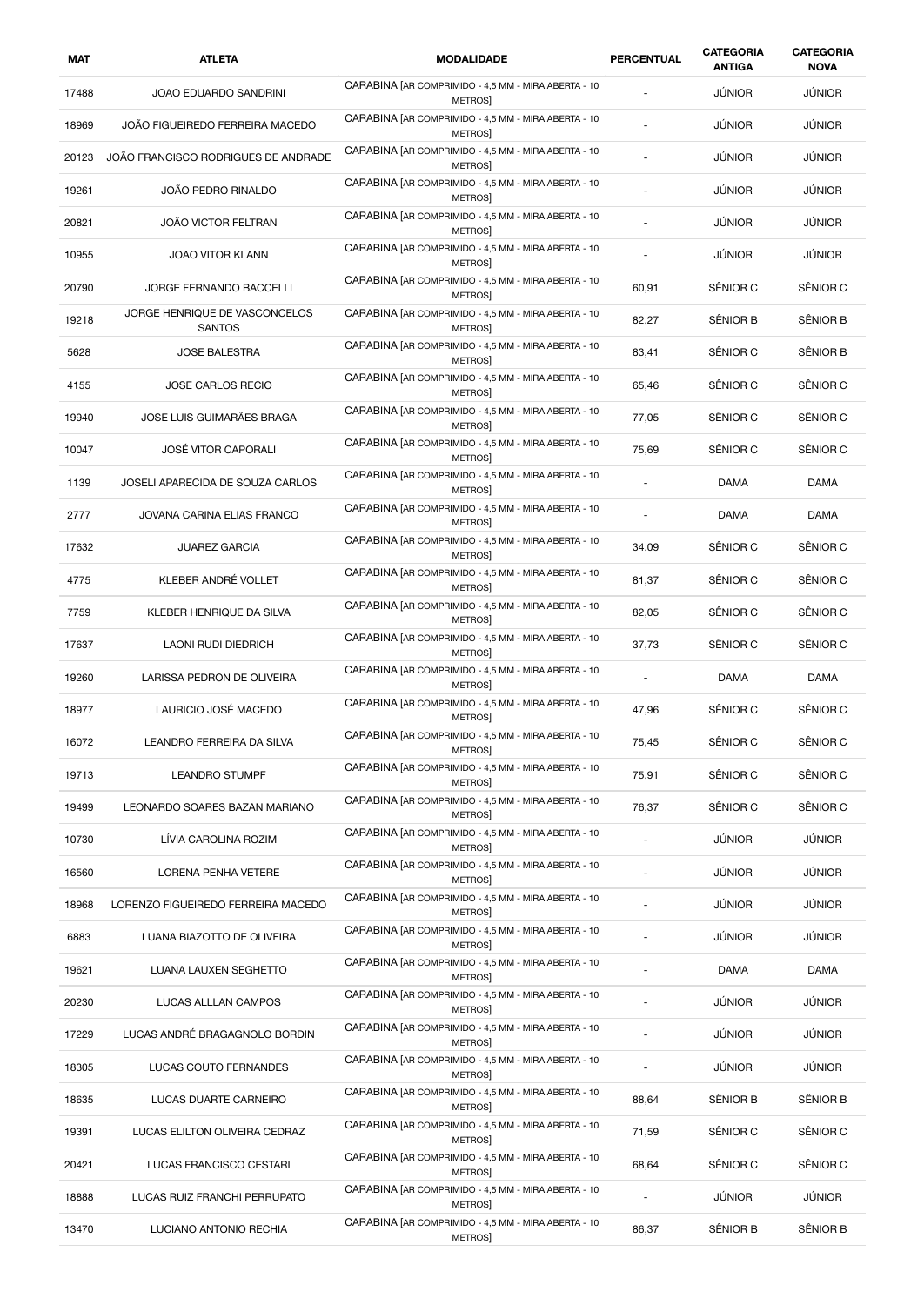| MAT   | <b>ATLETA</b>                                   | <b>MODALIDADE</b>                                                    | PERCENTUAL | CATEGORIA<br><b>ANTIGA</b> | CATEGORIA<br><b>NOVA</b> |
|-------|-------------------------------------------------|----------------------------------------------------------------------|------------|----------------------------|--------------------------|
| 18300 | LUCIANO COSTA FERREIRA                          | CARABINA [AR COMPRIMIDO - 4,5 MM - MIRA ABERTA - 10<br><b>METROS</b> | 80,91      | SÊNIOR C                   | SÊNIOR C                 |
| 18869 | LUCIANO FRANCHI PERRUPATO                       | CARABINA [AR COMPRIMIDO - 4,5 MM - MIRA ABERTA - 10<br>METROS        | 66,82      | SÊNIOR C                   | SÊNIOR C                 |
| 19869 | LUCIANO MORLANES PEREIRA                        | CARABINA [AR COMPRIMIDO - 4,5 MM - MIRA ABERTA - 10<br>METROS        | 85,91      | SÊNIOR B                   | SÊNIOR B                 |
| 18887 | LUCY VANIA RUIZ. L FRANCHI                      | CARABINA [AR COMPRIMIDO - 4,5 MM - MIRA ABERTA - 10<br><b>METROS</b> |            | <b>DAMA</b>                | DAMA                     |
| 16431 | LUIS CARLOS VASCONCELOS                         | CARABINA [AR COMPRIMIDO - 4,5 MM - MIRA ABERTA - 10<br><b>METROS</b> | 76,59      | SÊNIOR C                   | SÊNIOR C                 |
| 18490 | LUIS GUILHERME LOPES DE ALMEIDA                 | CARABINA [AR COMPRIMIDO - 4,5 MM - MIRA ABERTA - 10<br>METROS        | 73,18      | SÊNIOR C                   | SÊNIOR C                 |
| 19174 | LUIZ ANTONIO BEGOSSO FILHO                      | CARABINA [AR COMPRIMIDO - 4,5 MM - MIRA ABERTA - 10<br>METROS        | 36,59      | SÊNIOR C                   | SÊNIOR C                 |
| 17656 | LUIZ CARLOS DONZELLI NETO                       | CARABINA [AR COMPRIMIDO - 4,5 MM - MIRA ABERTA - 10<br><b>METROS</b> |            | <b>JÚNIOR</b>              | JÚNIOR                   |
| 15671 | LUIZ FERNANDO SEVERNINI                         | CARABINA [AR COMPRIMIDO - 4,5 MM - MIRA ABERTA - 10<br>METROS        | 87,96      | SÊNIOR B                   | SÊNIOR B                 |
| 18737 | LUIZ GUILHERME DA SILVA                         | CARABINA [AR COMPRIMIDO - 4,5 MM - MIRA ABERTA - 10<br>METROS        | 82,50      | SÊNIOR C                   | SÊNIOR B                 |
| 18265 | LUIZ JOSÉ DE TEIVE E ARGOLLO JÚNIOR             | CARABINA [AR COMPRIMIDO - 4,5 MM - MIRA ABERTA - 10<br>METROS        | 84,32      | SÊNIOR C                   | SÊNIOR B                 |
| 11196 | LUNA CALEGARI REIN                              | CARABINA [AR COMPRIMIDO - 4,5 MM - MIRA ABERTA - 10<br><b>METROS</b> | ä,         | <b>JÚNIOR</b>              | <b>JÚNIOR</b>            |
| 18608 | MAIA MERLI DE GOES                              | CARABINA [AR COMPRIMIDO - 4,5 MM - MIRA ABERTA - 10<br>METROS        |            | <b>JÚNIOR</b>              | JÚNIOR                   |
| 20317 | MAITÊ DAMASIO                                   | CARABINA [AR COMPRIMIDO - 4,5 MM - MIRA ABERTA - 10<br>METROS        |            | JÚNIOR                     | <b>JÚNIOR</b>            |
| 8625  | MARCELO DENDENA                                 | CARABINA [AR COMPRIMIDO - 4,5 MM - MIRA ABERTA - 10<br>METROS        | 95,00      | SÊNIOR A                   | SÊNIOR A                 |
| 8486  | <b>MARCELO EICKHOFF</b>                         | CARABINA [AR COMPRIMIDO - 4,5 MM - MIRA ABERTA - 10<br>METROS]       | 76,82      | SÊNIOR C                   | SÊNIOR C                 |
| 19288 | <b>MARCELO LUIS NALDI</b>                       | CARABINA [AR COMPRIMIDO - 4,5 MM - MIRA ABERTA - 10<br>METROS        | 61,36      | SÊNIOR C                   | SÊNIOR C                 |
| 15847 | MARCELO LUIZ GRASEL                             | CARABINA [AR COMPRIMIDO - 4,5 MM - MIRA ABERTA - 10<br>METROS        | 95,00      | SÊNIOR A                   | SÊNIOR A                 |
| 6539  | <b>MARCELO QUEIROZ</b>                          | CARABINA [AR COMPRIMIDO - 4,5 MM - MIRA ABERTA - 10<br><b>METROS</b> | 79,55      | SÊNIOR C                   | SÊNIOR C                 |
| 4370  | MARCELOS OTACILIO SAMBAQUI DE<br><b>CAMARGO</b> | CARABINA [AR COMPRIMIDO - 4,5 MM - MIRA ABERTA - 10<br><b>METROS</b> | 86,82      | SÊNIOR B                   | SÊNIOR B                 |
| 4269  | MARCIO LUIS PIRES GALETTI                       | CARABINA [AR COMPRIMIDO - 4,5 MM - MIRA ABERTA - 10<br><b>METROS</b> | 92,05      | SÊNIOR B                   | SÊNIOR A                 |
| 3816  | <b>MARCIO PIRES CARDOSO</b>                     | CARABINA [AR COMPRIMIDO - 4,5 MM - MIRA ABERTA - 10<br>METROS]       | 82,73      | SÊNIOR B                   | SÊNIOR B                 |
| 20231 | MARCO ANTONIO DE PAULA                          | CARABINA [AR COMPRIMIDO - 4,5 MM - MIRA ABERTA - 10<br><b>METROS</b> | 75,23      | SÊNIOR C                   | SÊNIOR C                 |
| 20997 | MARCO ANTÔNIO DOGNANI                           | CARABINA [AR COMPRIMIDO - 4,5 MM - MIRA ABERTA - 10<br>METROS        | 63,64      | SÊNIOR C                   | SÊNIOR C                 |
| 15796 | MARCO ANTÔNIO DOS SANTOS GONÇALVES              | CARABINA [AR COMPRIMIDO - 4,5 MM - MIRA ABERTA - 10<br><b>METROS</b> | 92,27      | SÊNIOR B                   | SÊNIOR A                 |
| 16035 | MARCO TÚLIO DE CARVALHO                         | CARABINA [AR COMPRIMIDO - 4,5 MM - MIRA ABERTA - 10<br>METROS]       | 79,78      | SÊNIOR C                   | SÊNIOR C                 |
| 18128 | MARCO TULIO FORNAZARI ZORZETE                   | CARABINA [AR COMPRIMIDO - 4,5 MM - MIRA ABERTA - 10<br><b>METROS</b> |            | JÚNIOR                     | JÚNIOR                   |
| 11982 | MARCOS AURELIO DOS REIS                         | CARABINA [AR COMPRIMIDO - 4,5 MM - MIRA ABERTA - 10<br>METROS        | 77,50      | SÊNIOR C                   | SÊNIOR C                 |
| 20208 | MARCOS JOSE ROSA                                | CARABINA [AR COMPRIMIDO - 4,5 MM - MIRA ABERTA - 10<br>METROS        | 64,32      | SÊNIOR C                   | SÊNIOR C                 |
| 19103 | MARCOS LACERDA SATO FILHO                       | CARABINA [AR COMPRIMIDO - 4,5 MM - MIRA ABERTA - 10<br>METROS        |            | JÚNIOR                     | JÚNIOR                   |
| 9221  | MARCOS LEITE PENTEADO                           | CARABINA [AR COMPRIMIDO - 4,5 MM - MIRA ABERTA - 10<br>METROS        | 79,55      | SÊNIOR C                   | SÊNIOR C                 |
| 2895  | MARCOS ROBERTO TONIN                            | CARABINA [AR COMPRIMIDO - 4,5 MM - MIRA ABERTA - 10<br>METROS        | 82,28      | SÊNIOR C                   | SÊNIOR B                 |
| 20763 | MARCOS ROGERIO HERMANI                          | CARABINA [AR COMPRIMIDO - 4,5 MM - MIRA ABERTA - 10<br><b>METROS</b> | 70,45      | SÊNIOR C                   | SÊNIOR C                 |
| 19338 | MARCOS SCHEIDEMANTEL                            | CARABINA [AR COMPRIMIDO - 4,5 MM - MIRA ABERTA - 10<br>METROS]       | 80,68      | SÊNIOR C                   | SÊNIOR C                 |
| 17434 | MARCOS SÉRGIO DE CAMARGO                        | CARABINA [AR COMPRIMIDO - 4,5 MM - MIRA ABERTA - 10<br>METROS        | 76,37      | SÊNIOR C                   | SÊNIOR C                 |
| 16415 | MARCOS VLADEMIR RAMOS DE SANTANA                | CARABINA [AR COMPRIMIDO - 4,5 MM - MIRA ABERTA - 10<br>METROS        | 52,05      | SÊNIOR C                   | SÊNIOR C                 |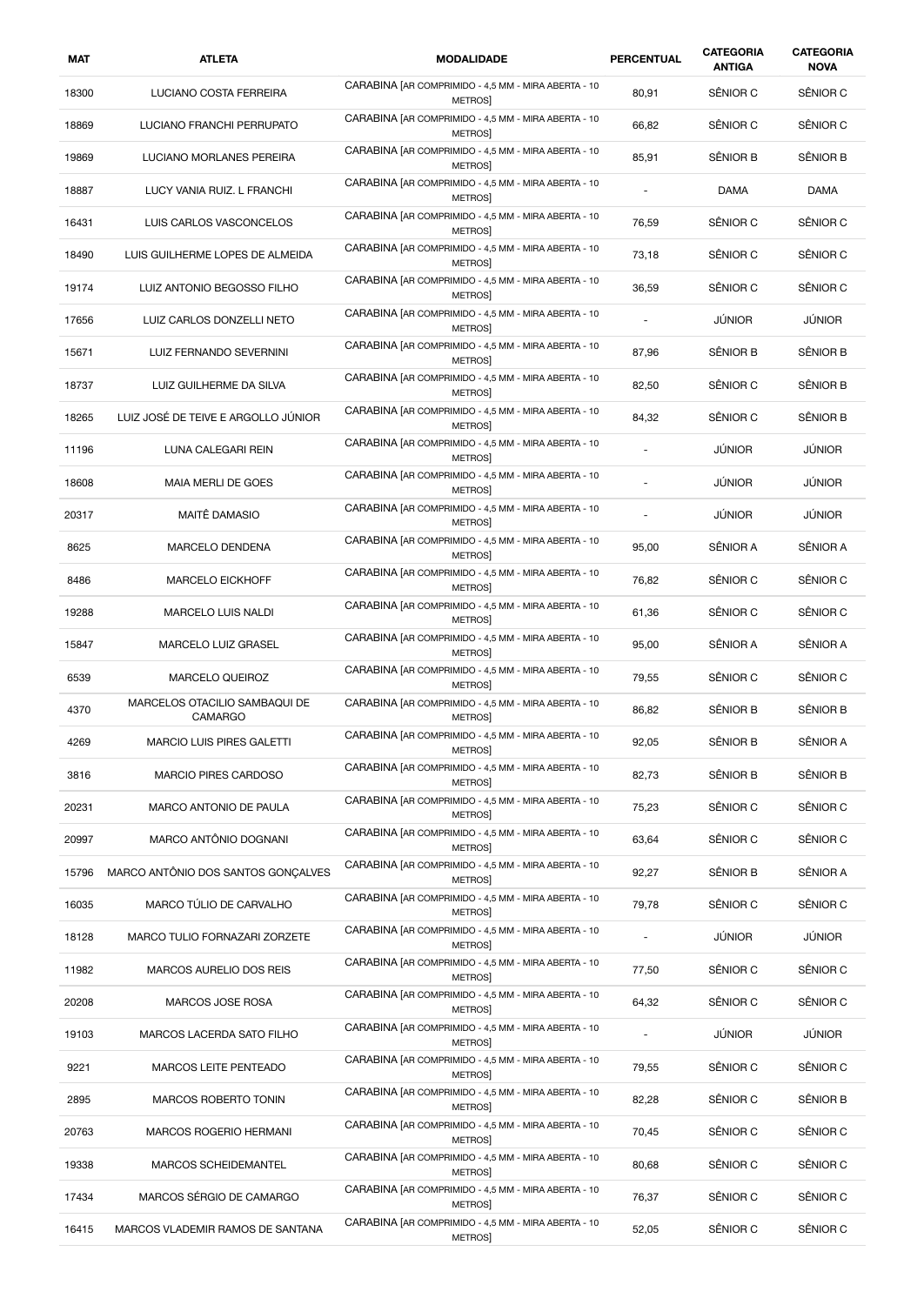| MAT   | <b>ATLETA</b>                      | <b>MODALIDADE</b>                                                    | PERCENTUAL               | CATEGORIA<br><b>ANTIGA</b> | CATEGORIA<br><b>NOVA</b> |
|-------|------------------------------------|----------------------------------------------------------------------|--------------------------|----------------------------|--------------------------|
| 20881 | MARIA EDUARDA WEISS ADADA          | CARABINA [AR COMPRIMIDO - 4,5 MM - MIRA ABERTA - 10<br>METROS        |                          | <b>JÚNIOR</b>              | <b>JÚNIOR</b>            |
| 20247 | MARIA JULIA BREDA GONZALEZ         | CARABINA [AR COMPRIMIDO - 4,5 MM - MIRA ABERTA - 10<br>METROS        |                          | JÚNIOR                     | <b>JÚNIOR</b>            |
| 12942 | MARILENE GUETTEN OLIVEIRA          | CARABINA [AR COMPRIMIDO - 4,5 MM - MIRA ABERTA - 10<br>METROS        |                          | DAMA                       | DAMA                     |
| 18752 | MATHEUS DA SILVA ANDRADE           | CARABINA [AR COMPRIMIDO - 4,5 MM - MIRA ABERTA - 10<br>METROS        | 74,55                    | SÊNIOR C                   | SÊNIOR C                 |
| 14522 | MATHEUS GIOVANNI PEREIRA FERNANDES | CARABINA [AR COMPRIMIDO - 4,5 MM - MIRA ABERTA - 10<br>METROS        | 55,45                    | SÊNIOR C                   | SÊNIOR C                 |
| 8851  | MELISSA ROSSKAMP DE SOUZA          | CARABINA [AR COMPRIMIDO - 4,5 MM - MIRA ABERTA - 10<br><b>METROS</b> |                          | <b>DAMA</b>                | DAMA                     |
| 12357 | MELYSSA CALEGARI REIN              | CARABINA [AR COMPRIMIDO - 4,5 MM - MIRA ABERTA - 10<br>METROS        |                          | DAMA                       | DAMA                     |
| 19183 | MIGUEL ZANERATTO MARTELLI          | CARABINA [AR COMPRIMIDO - 4,5 MM - MIRA ABERTA - 10<br><b>METROS</b> |                          | JÚNIOR                     | JÚNIOR                   |
| 19564 | MURILO JOSÉ VICENTE                | CARABINA [AR COMPRIMIDO - 4,5 MM - MIRA ABERTA - 10<br>METROS        |                          | JÚNIOR                     | JÚNIOR                   |
| 19029 | <b>MURILO RIBEIRO MENDES</b>       | CARABINA [AR COMPRIMIDO - 4,5 MM - MIRA ABERTA - 10<br>METROS        | 91,14                    | SÊNIOR C                   | SÊNIOR B                 |
| 19015 | NATÁLIA BAZZI                      | CARABINA [AR COMPRIMIDO - 4,5 MM - MIRA ABERTA - 10<br>METROS        | ÷,                       | JÚNIOR                     | <b>JÚNIOR</b>            |
| 20847 | NATALIA BONAMICHI GUIMARAES        | CARABINA [AR COMPRIMIDO - 4,5 MM - MIRA ABERTA - 10<br><b>METROS</b> |                          | DAMA                       | DAMA                     |
| 1444  | NATHAN SIQUEIRA LAGE               | CARABINA [AR COMPRIMIDO - 4,5 MM - MIRA ABERTA - 10<br>METROS        | ÷,                       | JÚNIOR                     | JÚNIOR                   |
| 4278  | NEILTON SANTANA SOUZA JUNIOR       | CARABINA [AR COMPRIMIDO - 4,5 MM - MIRA ABERTA - 10<br>METROS        | 82,73                    | SÊNIOR C                   | SÊNIOR B                 |
| 3989  | NELSON PREISLER CARVALHO           | CARABINA [AR COMPRIMIDO - 4,5 MM - MIRA ABERTA - 10<br><b>METROS</b> | 84,09                    | SÊNIOR B                   | SÊNIOR B                 |
| 18137 | NICOLAS RUDOLPH SCHWENGER GIRATTO  | CARABINA [AR COMPRIMIDO - 4,5 MM - MIRA ABERTA - 10<br>METROS]       |                          | JÚNIOR                     | <b>JÚNIOR</b>            |
| 12782 | ODINELI LOUZADA DOS SANTOS CORREA  | CARABINA [AR COMPRIMIDO - 4,5 MM - MIRA ABERTA - 10<br>METROS        | $\overline{\phantom{a}}$ | <b>DAMA</b>                | <b>DAMA</b>              |
| 20207 | OTAVIO DE CASTRO RIBEIRO JUNIOR    | CARABINA [AR COMPRIMIDO - 4,5 MM - MIRA ABERTA - 10<br>METROS        | 65,91                    | SÊNIOR C                   | SÊNIOR C                 |
| 5572  | PABLO TOLEDO GARCIA                | CARABINA [AR COMPRIMIDO - 4,5 MM - MIRA ABERTA - 10<br>METROS        | 77,50                    | SÊNIOR C                   | SÊNIOR C                 |
| 17226 | PATRÍCIA CARVALHO DE SOUSA         | CARABINA [AR COMPRIMIDO - 4,5 MM - MIRA ABERTA - 10<br><b>METROS</b> | ×.                       | DAMA                       | DAMA                     |
| 18610 | PATRÍCIO BARBOSA FILHO             | CARABINA [AR COMPRIMIDO - 4,5 MM - MIRA ABERTA - 10<br><b>METROS</b> | 82,27                    | SÊNIOR C                   | SÊNIOR B                 |
| 17728 | PAULA JACOMINI MAZZA               | CARABINA [AR COMPRIMIDO - 4,5 MM - MIRA ABERTA - 10<br><b>METROS</b> |                          | JÚNIOR                     | JÚNIOR                   |
| 6207  | PAULO HENRIQUE MAZETTI             | CARABINA [AR COMPRIMIDO - 4,5 MM - MIRA ABERTA - 10<br>METROS        | 72,73                    | SÊNIOR C                   | SÊNIOR C                 |
| 20261 | PAULO HENRIQUE SIA                 | CARABINA [AR COMPRIMIDO - 4,5 MM - MIRA ABERTA - 10<br>METROS        | 70,91                    | SÊNIOR C                   | SÊNIOR C                 |
| 2564  | PAULO HENRIQUE VENTURI             | CARABINA [AR COMPRIMIDO - 4,5 MM - MIRA ABERTA - 10<br><b>METROS</b> | 86,36                    | SÊNIOR B                   | SÊNIOR B                 |
| 8985  | PAULO SERGIO DA SILVA              | CARABINA [AR COMPRIMIDO - 4,5 MM - MIRA ABERTA - 10<br><b>METROS</b> | 69,09                    | SÊNIOR C                   | SÊNIOR C                 |
| 1965  | PAULO SHIGUERU TOYODA              | CARABINA [AR COMPRIMIDO - 4,5 MM - MIRA ABERTA - 10<br>METROS        | 88,64                    | SÊNIOR B                   | SÊNIOR B                 |
| 2001  | PAVANI JOSÉ EDUARDO                | CARABINA [AR COMPRIMIDO - 4,5 MM - MIRA ABERTA - 10<br>METROS        | 92,73                    | SÊNIOR A                   | SÊNIOR A                 |
| 17563 | PEDRO CILOMAR MARTINS MOREIRA      | CARABINA [AR COMPRIMIDO - 4,5 MM - MIRA ABERTA - 10<br>METROS        | 91,82                    | SÊNIOR B                   | SÊNIOR A                 |
| 20487 | PEDRO LAGUN COSTA                  | CARABINA [AR COMPRIMIDO - 4,5 MM - MIRA ABERTA - 10<br><b>METROS</b> |                          | JÚNIOR                     | JÚNIOR                   |
| 19643 | PEDRO LIMA MANTOVANI               | CARABINA [AR COMPRIMIDO - 4,5 MM - MIRA ABERTA - 10<br>METROS        | $\overline{\phantom{a}}$ | JÚNIOR                     | JÚNIOR                   |
| 20163 | RAFAEL AMARO                       | CARABINA [AR COMPRIMIDO - 4,5 MM - MIRA ABERTA - 10<br><b>METROS</b> |                          | JÚNIOR                     | JÚNIOR                   |
| 19613 | RAFAEL DA SILVA                    | CARABINA [AR COMPRIMIDO - 4,5 MM - MIRA ABERTA - 10<br><b>METROS</b> | 72,96                    | SÊNIOR C                   | SÊNIOR C                 |
| 11954 | RAFAEL PONTIN                      | CARABINA [AR COMPRIMIDO - 4,5 MM - MIRA ABERTA - 10<br><b>METROS</b> | 92,50                    | SÊNIOR B                   | SÊNIOR A                 |
| 19076 | RAMON RAIMUNDO ORÉM DA FRANÇA      | CARABINA [AR COMPRIMIDO - 4,5 MM - MIRA ABERTA - 10<br>METROS        | 83,18                    | SÊNIOR B                   | SÊNIOR B                 |
| 13964 | RAPHAEL COSTA POLESE               | CARABINA [AR COMPRIMIDO - 4,5 MM - MIRA ABERTA - 10<br>METROS]       | 91,37                    | SÊNIOR B                   | SÊNIOR A                 |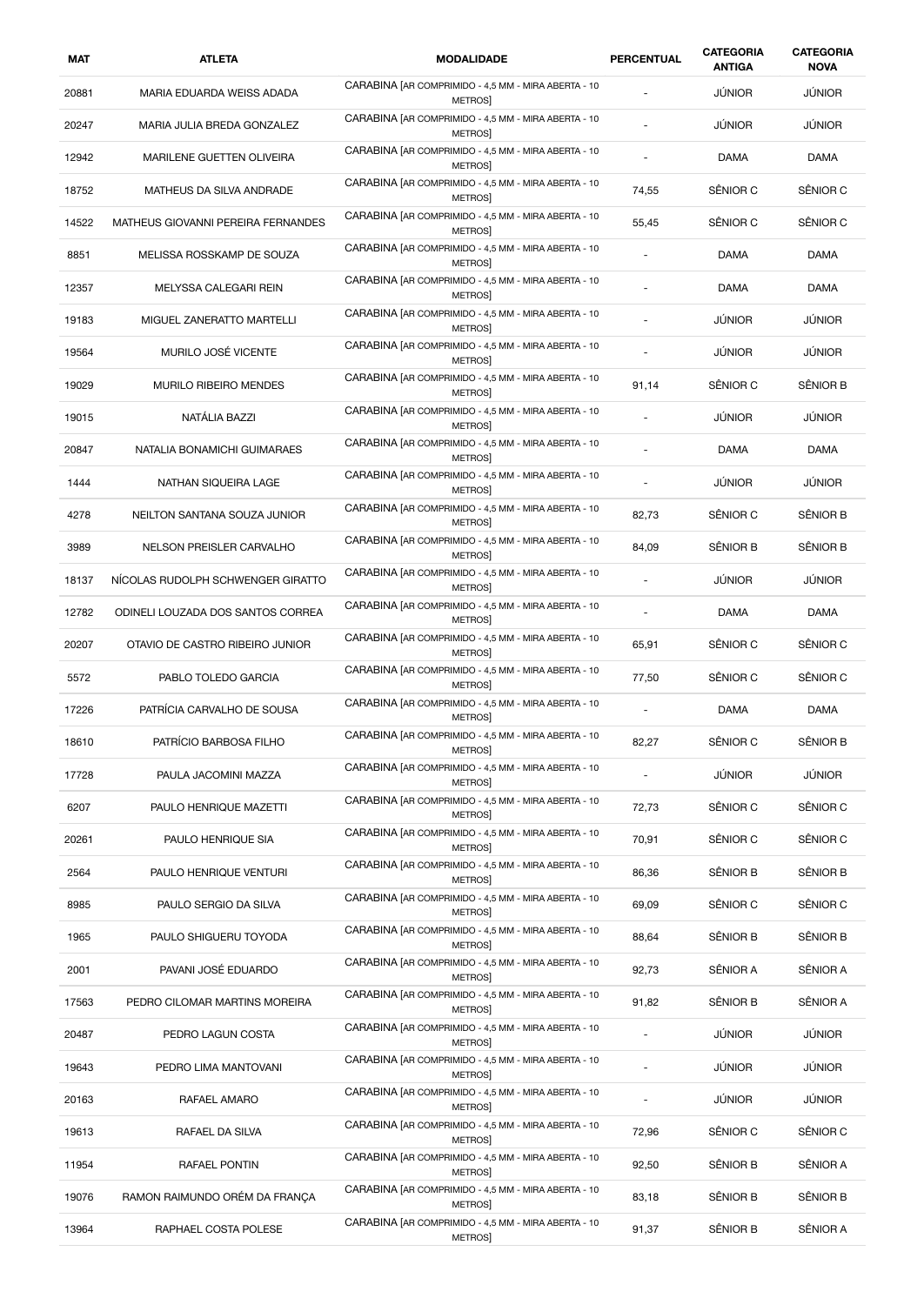| MAT   | <b>ATLETA</b>                    | <b>MODALIDADE</b>                                                    | <b>PERCENTUAL</b> | <b>CATEGORIA</b><br><b>ANTIGA</b> | <b>CATEGORIA</b><br><b>NOVA</b> |
|-------|----------------------------------|----------------------------------------------------------------------|-------------------|-----------------------------------|---------------------------------|
| 19168 | REGINALDO DE SOUZA               | CARABINA [AR COMPRIMIDO - 4,5 MM - MIRA ABERTA - 10<br><b>METROS</b> | 80,00             | SÊNIOR B                          | SÊNIOR B                        |
| 15897 | REGINALDO JAIME HENRIQUE         | CARABINA [AR COMPRIMIDO - 4,5 MM - MIRA ABERTA - 10<br>METROS        | 56,82             | SÊNIOR C                          | SÊNIOR C                        |
| 19502 | RENAN PATRIK MOTTA SCARABELLI    | CARABINA [AR COMPRIMIDO - 4,5 MM - MIRA ABERTA - 10<br>METROS        | 82,28             | SÊNIOR C                          | SÊNIOR B                        |
| 9787  | <b>RENATO ESTEVES MARTINS</b>    | CARABINA [AR COMPRIMIDO - 4,5 MM - MIRA ABERTA - 10<br><b>METROS</b> | 86,37             | SÊNIOR B                          | SÊNIOR B                        |
| 18734 | RICARDO GOMES DE ARANTES         | CARABINA [AR COMPRIMIDO - 4,5 MM - MIRA ABERTA - 10<br><b>METROS</b> | 55,00             | SÊNIOR C                          | SÊNIOR C                        |
| 18293 | RICARDO LEAL DOS SANTOS          | CARABINA [AR COMPRIMIDO - 4,5 MM - MIRA ABERTA - 10<br>METROS        | 93,41             | SÊNIOR C                          | SÊNIOR A                        |
| 20685 | RICARDO LOURENCO DIPPLE          | CARABINA [AR COMPRIMIDO - 4,5 MM - MIRA ABERTA - 10<br><b>METROS</b> | 72,73             | SÊNIOR C                          | SÊNIOR C                        |
| 18485 | RICHARD DE FIGUEIREDO RICHTER    | CARABINA [AR COMPRIMIDO - 4,5 MM - MIRA ABERTA - 10<br><b>METROS</b> | 77,73             | SÊNIOR C                          | SÊNIOR C                        |
| 19323 | ROBERTO DA SILVA FREITAS         | CARABINA [AR COMPRIMIDO - 4,5 MM - MIRA ABERTA - 10<br><b>METROS</b> | 78,87             | SÊNIOR C                          | SÊNIOR C                        |
| 4597  | ROBERTO MASSAO KITAGAVA          | CARABINA [AR COMPRIMIDO - 4,5 MM - MIRA ABERTA - 10<br>METROS        | 89,78             | SÊNIOR B                          | SÊNIOR B                        |
| 5112  | ROBSON WAYAND SOARES             | CARABINA [AR COMPRIMIDO - 4,5 MM - MIRA ABERTA - 10<br>METROS        | 80,91             | SÊNIOR B                          | SÊNIOR B                        |
| 2536  | RODERLEI RENATO VISCHI           | CARABINA [AR COMPRIMIDO - 4,5 MM - MIRA ABERTA - 10<br><b>METROS</b> | 86,82             | SÊNIOR B                          | SÊNIOR B                        |
| 19381 | RODRIGO HUGHES DA SILVA PARANHOS | CARABINA [AR COMPRIMIDO - 4,5 MM - MIRA ABERTA - 10<br><b>METROS</b> | 60,00             | SÊNIOR C                          | SÊNIOR C                        |
| 584   | RODRIGO SCOZ                     | CARABINA [AR COMPRIMIDO - 4,5 MM - MIRA ABERTA - 10<br>METROS        | 83,87             | SÊNIOR C                          | SÊNIOR B                        |
| 18374 | RODRIGO ZIZZA DE OLIVEIRA        | CARABINA [AR COMPRIMIDO - 4,5 MM - MIRA ABERTA - 10<br>METROS        | 66,36             | SÊNIOR C                          | SÊNIOR C                        |
| 9087  | RONALDO AZZOLIN                  | CARABINA [AR COMPRIMIDO - 4,5 MM - MIRA ABERTA - 10<br><b>METROS</b> | 94,32             | SÊNIOR A                          | SÊNIOR A                        |
| 18175 | RONALDO PENTEADO VIGNOLI         | CARABINA [AR COMPRIMIDO - 4,5 MM - MIRA ABERTA - 10<br><b>METROS</b> | 72,96             | SÊNIOR C                          | SÊNIOR C                        |
| 14488 | ROQUE ANTONIO FERRAZ JUNIOR      | CARABINA [AR COMPRIMIDO - 4,5 MM - MIRA ABERTA - 10<br>METROS        | 85,91             | SÊNIOR B                          | SÊNIOR B                        |
| 11633 | ROQUE CARLOS DE OLIVEIRA JUNIOR  | CARABINA [AR COMPRIMIDO - 4,5 MM - MIRA ABERTA - 10<br><b>METROS</b> | 85,46             | SÊNIOR C                          | SÊNIOR B                        |
| 19108 | ROSELI BAIA                      | CARABINA [AR COMPRIMIDO - 4,5 MM - MIRA ABERTA - 10<br><b>METROS</b> |                   | DAMA                              | DAMA                            |
| 16022 | RUAM CAMPOS KELLY                | CARABINA [AR COMPRIMIDO - 4,5 MM - MIRA ABERTA - 10<br>METROS        | 78,64             | SÊNIOR C                          | SËNIOR C                        |
| 12110 | <b>RUBENS NEPPEL</b>             | CARABINA [AR COMPRIMIDO - 4,5 MM - MIRA ABERTA - 10<br>METROS]       | 76,82             | SÊNIOR C                          | SÊNIOR C                        |
| 18268 | SALOMÃO SAMPAIO VIEIRA           | CARABINA [AR COMPRIMIDO - 4,5 MM - MIRA ABERTA - 10<br>METROS        | 71,36             | SÊNIOR C                          | SÊNIOR C                        |
| 10317 | SANDRO CAMARGO LACERDA           | CARABINA [AR COMPRIMIDO - 4,5 MM - MIRA ABERTA - 10<br>METROS        | 80,00             | SÊNIOR C                          | SÊNIOR C                        |
| 133   | SERGIO ANDRE FOCH DAS DORES      | CARABINA [AR COMPRIMIDO - 4,5 MM - MIRA ABERTA - 10<br>METROS        | 89,09             | SÊNIOR B                          | SÊNIOR B                        |
| 17544 | SÉRGIO DE AGUIAR PACHECO CHAGAS  | CARABINA [AR COMPRIMIDO - 4,5 MM - MIRA ABERTA - 10<br><b>METROS</b> | 70,91             | SÊNIOR C                          | SÊNIOR C                        |
| 331   | SINVAL TOMAS PEREIRA             | CARABINA [AR COMPRIMIDO - 4,5 MM - MIRA ABERTA - 10<br>METROS        | 82,05             | SÊNIOR C                          | SÊNIOR C                        |
| 19286 | SOPHIA BIANCA DE SOUZA COSTA     | CARABINA [AR COMPRIMIDO - 4,5 MM - MIRA ABERTA - 10<br>METROS        |                   | JÚNIOR                            | <b>JÚNIOR</b>                   |
| 20233 | STEPHANI KABA                    | CARABINA [AR COMPRIMIDO - 4,5 MM - MIRA ABERTA - 10<br>METROS        | 78,18             | SÊNIOR C                          | SÊNIOR C                        |
| 5144  | THAYON HONDA OLIVEIRA            | CARABINA [AR COMPRIMIDO - 4,5 MM - MIRA ABERTA - 10<br>METROS        | 84,55             | SÊNIOR B                          | SÊNIOR B                        |
| 907   | THIAGO SEVERINO                  | CARABINA [AR COMPRIMIDO - 4,5 MM - MIRA ABERTA - 10<br>METROS        | 92,50             | SÊNIOR B                          | SÊNIOR A                        |
| 3143  | <b>TIAGO DIRCEU VISCHI</b>       | CARABINA [AR COMPRIMIDO - 4,5 MM - MIRA ABERTA - 10<br><b>METROS</b> | 87,28             | SÊNIOR C                          | SÊNIOR B                        |
| 19234 | TIAGO MARTINS DA SILVA           | CARABINA [AR COMPRIMIDO - 4,5 MM - MIRA ABERTA - 10<br><b>METROS</b> | 80,91             | SÊNIOR B                          | SÊNIOR B                        |
| 19711 | TOMAS RICHARD CARDOSO CHIODELLI  | CARABINA [AR COMPRIMIDO - 4,5 MM - MIRA ABERTA - 10<br>METROS        | 55,68             | SÊNIOR C                          | SÊNIOR C                        |
| 19223 | UBIRATAN BARDOU VEIGA COPERTINO  | CARABINA [AR COMPRIMIDO - 4,5 MM - MIRA ABERTA - 10<br>METROS        | 71,59             | SÊNIOR C                          | SÊNIOR C                        |
| 8127  | ULYSSES EUGÊNIO PACHECO MAY      | CARABINA [AR COMPRIMIDO - 4,5 MM - MIRA ABERTA - 10<br>METROS]       | 88,64             | SÊNIOR B                          | SÊNIOR B                        |